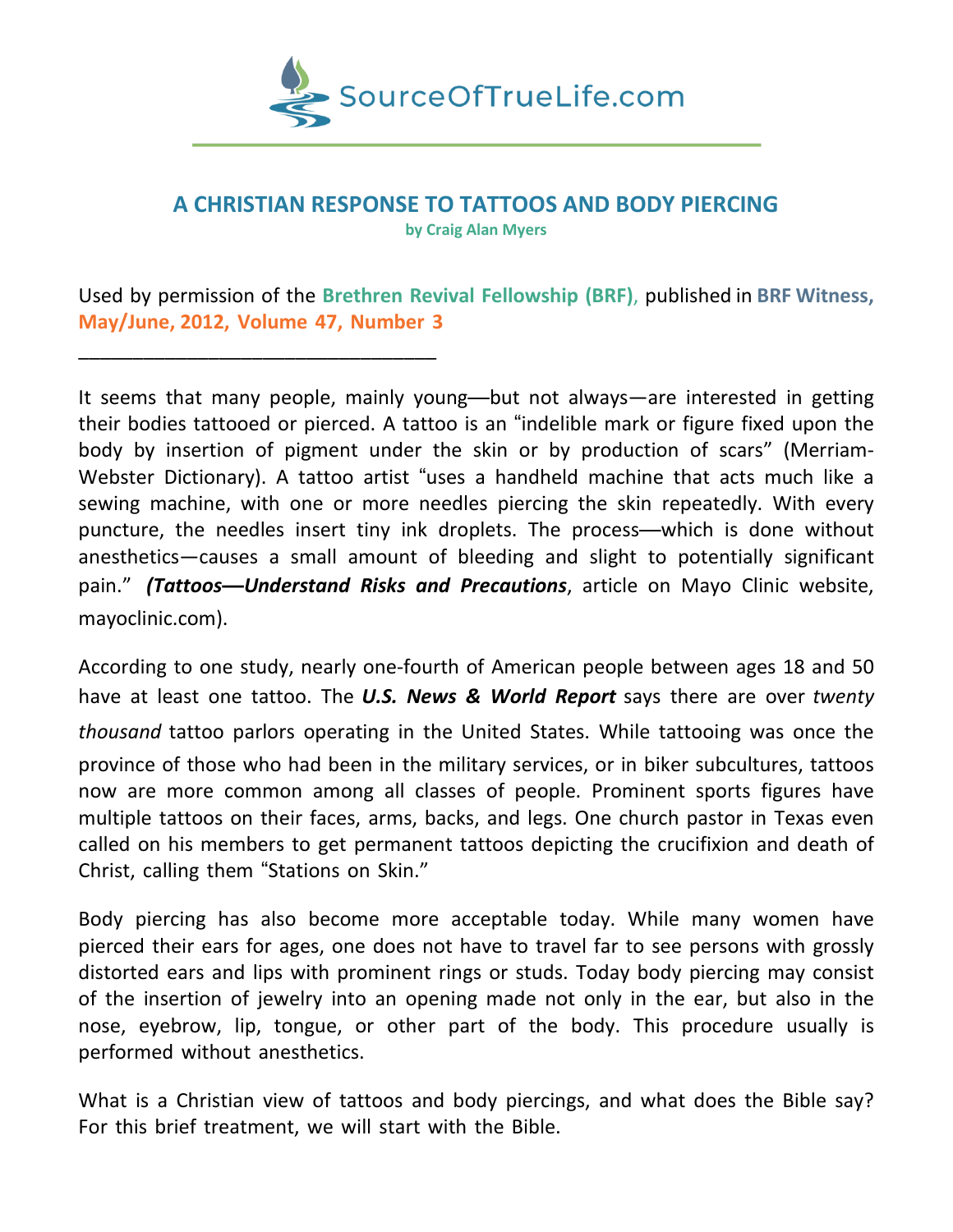**Leviticus 19:28** is the most direct about tattoos and piercings: *"You shall not make any cuts on your body for the dead or tattoo your selves: I am the Lord"* (ESV). Now, this is in the Law of Moses, and we in the church age are free of its ceremonial constraints. However, we need to look at the context of the verse.

The immediate passage deals with the practices of the heathen peoples around the Israelites as they came into the Promised Land. God, in the Levitical regulations, was instructing the Israelites on *definite and practical distinction* from the surrounding societies. The Israelites were familiar with all sorts of body alterations, having lived in a pagan society (Egypt) for over four hundred years. The associations of tattoos and piercing were common among pagan societies.

As Israel was to reflect God's holiness, that nation was expected to be *radically distinct* from those around it. The writer in *Unger's Bible Dictionary* says, "In **Leviticus 19:28** we find two prohibitions of an unnatural disfigurement of the body: 'Ye shall not make any cutting in your flesh for the dead, nor print any marks upon you.' The latter … refers to tattooing, and has no reference to idolatrous usages, but was intended to inculcate upon the Israelites a proper reverence for God's creation." Orthodox Jews since then have forbidden tattoos and piercings.

This principle follows through in the New Testament. **Romans 12:1-2:** *"I appeal to you*

*therefore, brothers, by the mercies of God, to present your bodies as a living sacrifice, holy and acceptable to God, which is your spiritual worship. Do not be conformed to this world, but be transformed by the renewal of your mind, that by testing you may discern what is the will of God, what is good and acceptable and perfect."* More than

once, Paul reminds his readers that they (including bodies) belong to God, and in **Romans 12:1-2** Paul explicitly links their attitudes toward their bodies—and the doctrine of nonconformity—together. Body art has tended to be one more avenue of conformity with the world. As tattooing has become popular with people of all classes, it has appealed also to those of Christian background. Sometimes people get tattoos or piercings in order to "fit in" with their friends.

Christian liberty still comes under the constraints of the Word of God, and the principle is still true that our attitude toward our bodies is to be different from those held by people in our pagan environment. See also **1 Corinthians 6:19-20 and 2 Corinthians 6:14-17.** If our bodies belong to God, we should make sure we have His clear "permission" before we "mark them up" with tattoos or body piercings. Altering the skin also seems to be a commentary on how God made our bodies and can belie a discontent with God's plan for our bodies.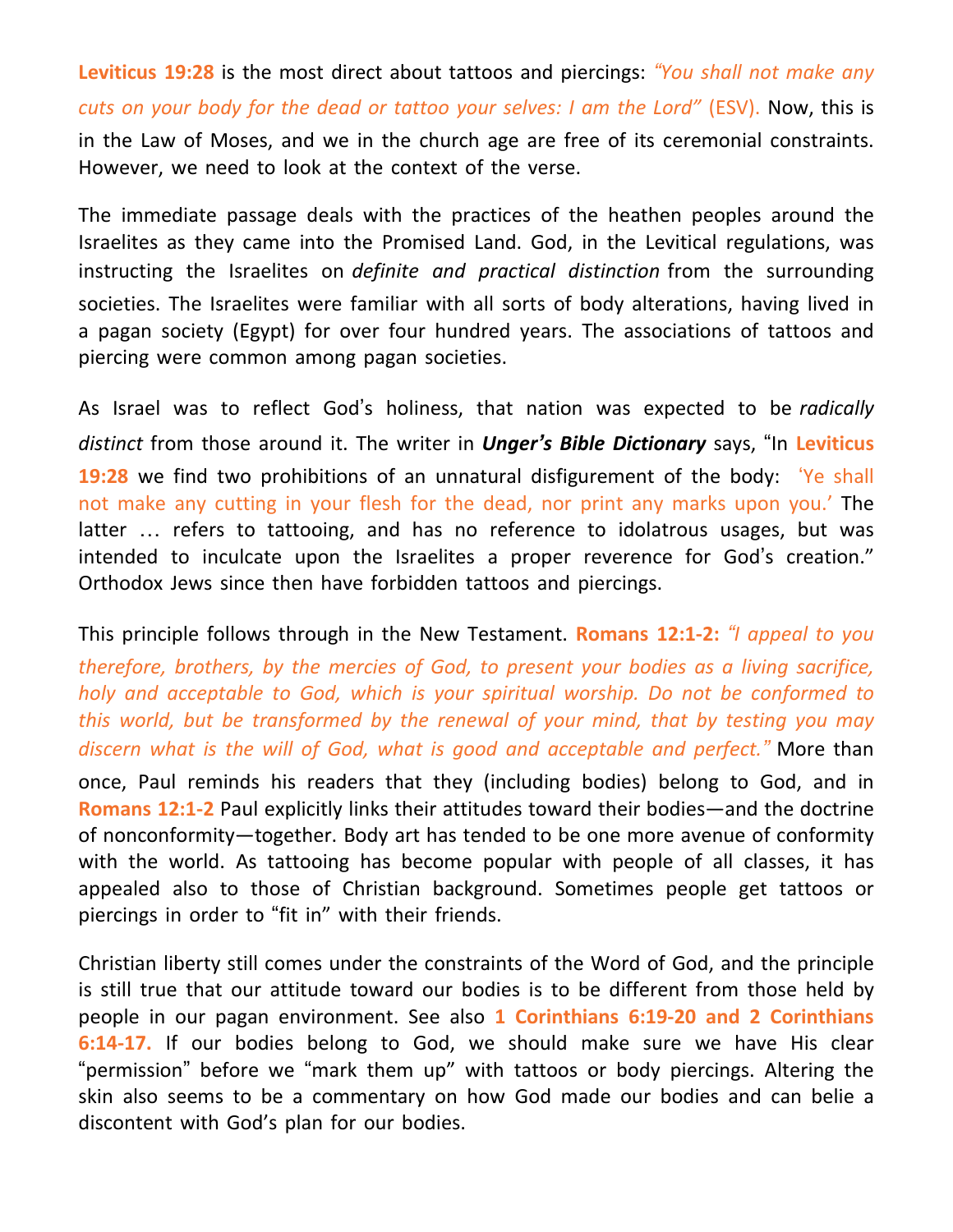Other Scriptures that come to mind are **Isaiah 44:5 and Ezekiel 9:4,** where God instructs that a mark be made on certain people, and that some are to "write on their hand" that they are the Lord's. However, the Hebrew words of reference are different from the Leviticus passage. These verses point to a temporary mark that will ultimately wash off.

There are some other considerations:

**1.** *Tattoos/piercings have their origin in paganism and/or superstition.* When missionaries and others encountered pagan societies, those societies often were dominated by body modification practices. When people in these cultures converted to Christ, they ended their body art practices. Most of the obvious expressions today still reflect a dark, negative outlook. Jean-Chris Miller verifies this point, stating, "Death and darkness have always been a classic tattoo theme—skulls, snakes, demons, spiders, and spiderwebs are all conventional tattoo imagery" (*The Body Art Book*, page 12). And to be frank, a fair amount of body art is just plain ugly, and some is rather scary. That Christians today are open to body art shows how far "even this Christian culture" has degraded toward adopting pagan practices.

**2.** *Tattoos/piercings can reflect a negative self-image.* People rightly recoil at the prospect of someone intentionally cutting himself to inflict harm and gain attention, but then they seem to approve of a stylized version of the same practice.

"Practices such as piercing, scarification, and branding are linked to anorexia, bulimia, and what has been called 'delicate self-harm syndrome,' which is an addictive, repetitive, non-decorative form of skin cutting, usually on the arm or legs. This is considered an expression of absolute hatred or anger" (Victoria Pitts, *In the Flesh*, page 25). At times, body art says that the person is not happy with God's handiwork, and then wants to either improve on, or attack, the image of God found in the human body. A person's outside appearance is a representation of what he is on the inside.

**3.** *Body-art—whether tattoos or piercings—are meant to draw attention to oneself.* In nearly every instance of exposed tattooing or piercing, they tend to say, "Look at me and see how different I am." One website that promotes tattooing says, "Today tattoo is a decorative means of self-expression and personal decoration." Often, they tend to be extreme and grotesque markers that turn people away, rather than attract people. Further, body art is often associated with a rebellious attitude, again to draw attention to self.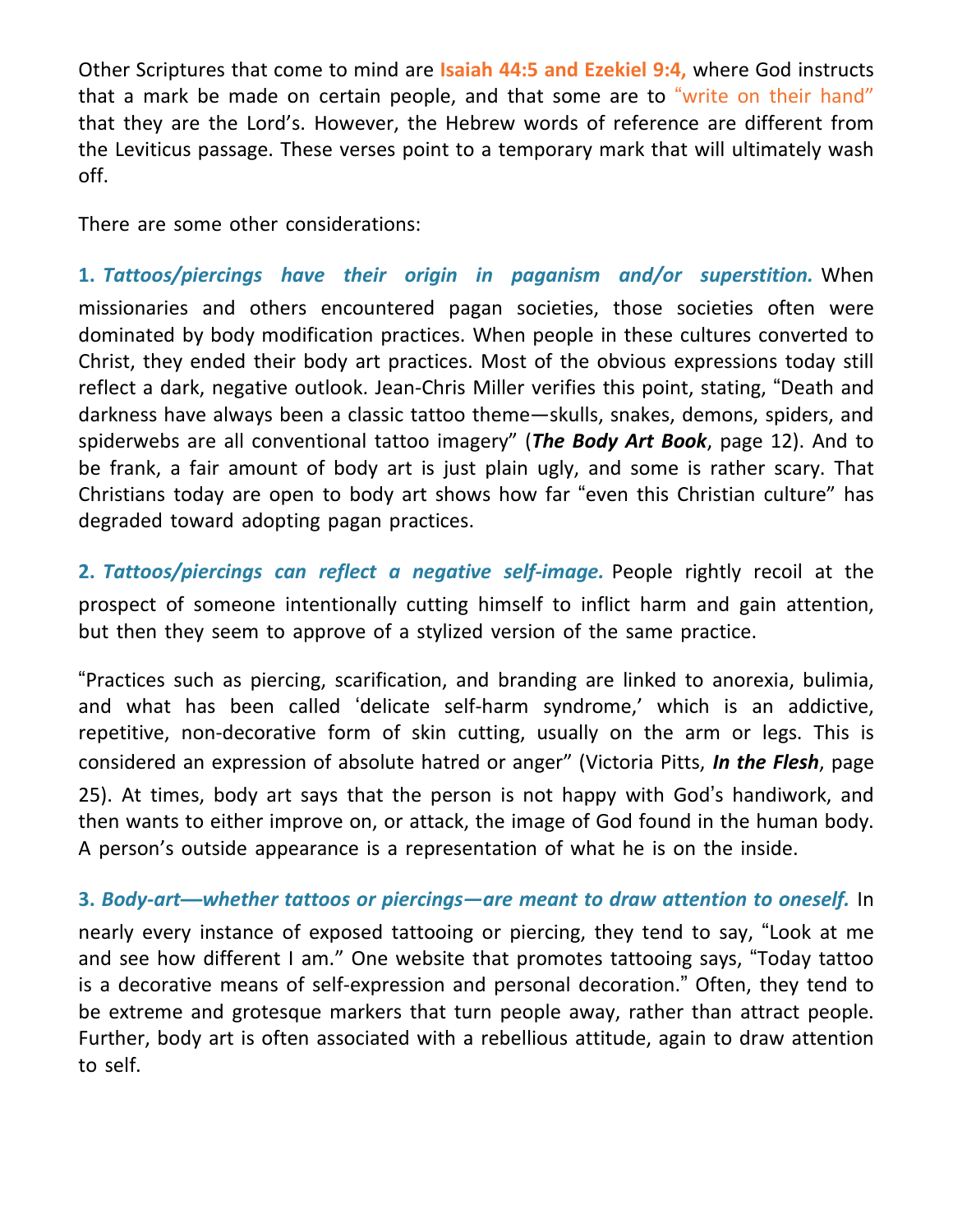**4.** *Body art—particularly oral piercing—in-vites infection of the body and other physical reactions.* The Mayo Clinic points out the following concerns.

#### *a) Disease and infection*

Many tattoo parlors are meticulous with their hygiene, but there is still a *risk of getting blood-borne diseases* such as tetanus, hepatitis B and hepatitis C. Every time the skin the body's largest organ—is pierced, there is an increased *risk of infection* from the bacteria that normally reside on the skin (such as staph and strep). Some have developed a type of skin tuberculosis. In December 2011, anyone who had had a tattoo or body piercing while visiting the Indonesian island of Bali was warned to urgently seek medical advice. This warning went out after a traveler contracted HIV after getting a tattoo on a recent visit.

## *b) Allergies*

Some persons are allergic to the tattoo dyes and developed skin reactions, such as an itchy rash. These results may arise only some years after the tattoo is made.

## *c) Permanent damage to the body*

*Scarring may occur*, and in some people there may be difficulty in getting an MRI or other diagnostic test because of the metal content of some inks. For oral piercing, ask your own dentist for his view. The American Dental Association opposes the practice of piercing in and around the mouth, because of the *damage done to the tongue and the teeth.* Does it seem to be taking proper care of our bodies when we invite such problems unnecessarily?

**5.** *Tattoos and piercings will degrade with the body over time.* What might look good today on an eighteen-year-old body will look rather different on a sixty-eight or seventyeight-year-old body. Our skin becomes less elastic and becomes thin and droopy. Will that body art seem as attractive then? Or will it be an ugly reminder of one's younger, self-centered days?

6**.** *Removal can be painful, expensive, and time-consuming.* Having tattoos removed is a growing business. Even with modern techniques, the process has been compared with "being splattered with hot grease." Laser removal may take as many as ten appointments, with each costing \$250 to \$850, and the effectiveness is not guaranteed.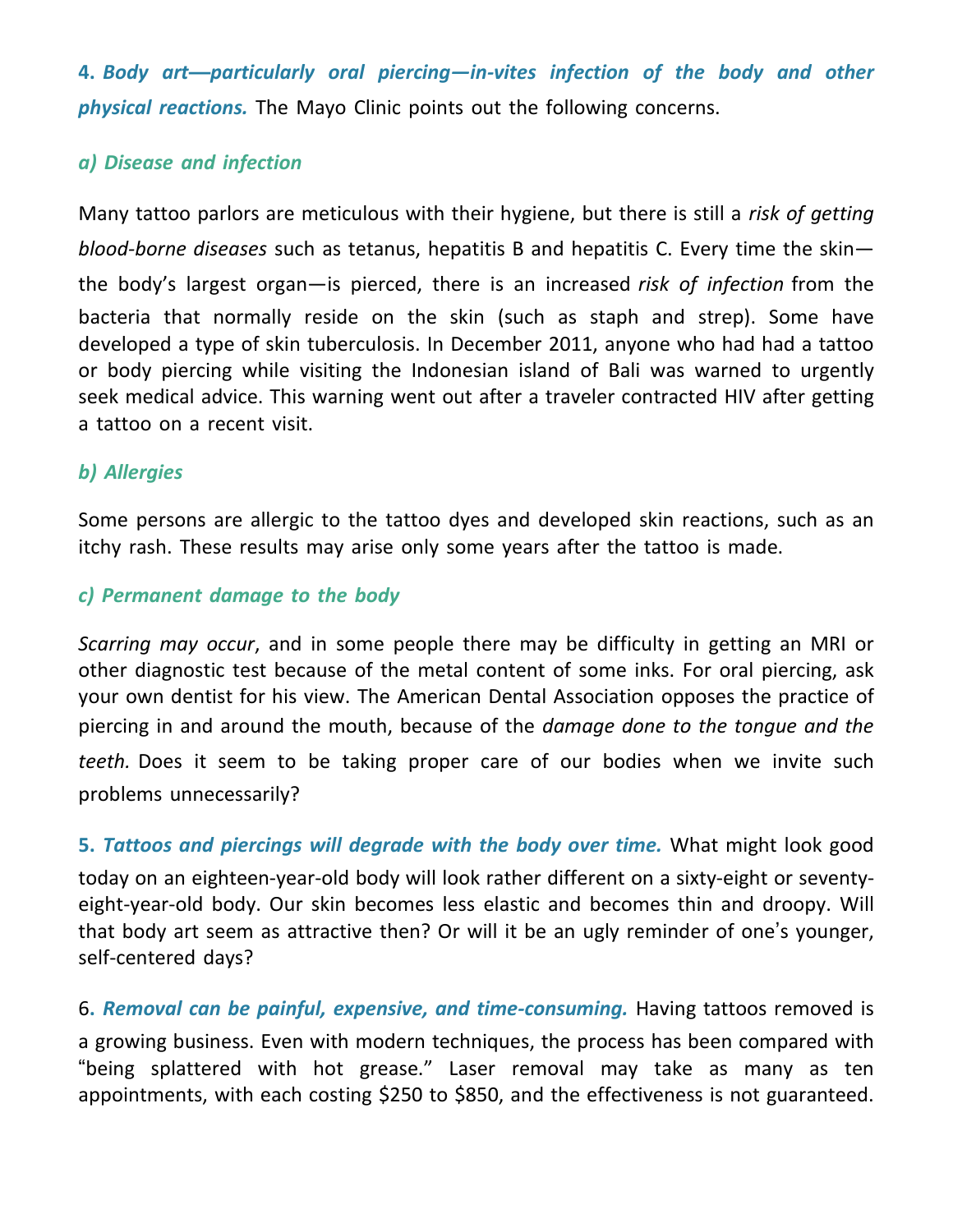While some piercings may close up over time, those with large rings or pins may find a need for expensive plastic surgery in the years to come.

**7.** *Will it seem as cool in twenty years?* One in six who have had tattoos or piercings in the past look back with embarrassment and regret. Body art has been called, "skin graffiti." If one enters a professional work environment, obvious body art, is generally frowned upon, and has less than honorable associations. It may hold one back from initial hiring or advancement in a business organization. At a major coffee chain, for example, "baristas" (the servers) cannot display any tattoos or wear any piercing jewelry beside small, matched-pair earrings. Each ear cannot have more than two piercings. Serving upscale coffee demands upscale workers, and tattoos do not fit that scheme. One pop singer and actor says, "I wish it was like an Etch-a-Sketch where I can wipe them all out … it would be nice to have a pure, clean body again."

#### **8.** *Do tattoos and piercings make our testimony for the Lord stronger or weaker?* In

other words, does body art draw people to Christ, or does it repel people? While some may argue that body art may invite opportunities to witness, it may just as easily "turn off" people who would otherwise be open to the wholesome words of God's Good News. Having unnatural holes and ugly studs cause people to turn away.

Finally, and perhaps most importantly, *does tattooing glorify God?* The Scripture says, *"For you were bought at a price; therefore glorify God in your body and in your spirit, which are God's"* **(1 Corinthians 6:20).** Will a tattoo or body piercing bring honor to God, both immediately and the years far ahead? Or will it be something to be covered, restored to its former state, or constantly regretted?

These considerations, taken together, would teach *against* Christians getting their bodies modified through tattoos and piercing.

What about those who have already had their bodies pierced or tattooed? Some folks had them done years ago, and there is not much point in going back and trying to reverse them. Those who are currently having tattooing and body piercing done, should seriously take the step of stopping further body modification. If the body art is in places normally covered by clothing or if the individual has only minor body alterations, it likely will not help to try to change them. For those with extensive body art, perhaps the best answer is to cover up and not draw attention to it. Whether one wants to spend the time and money and endure the pain necessary to reverse the body art is an individual option. Wearing rings and pins in piercings should be avoided.